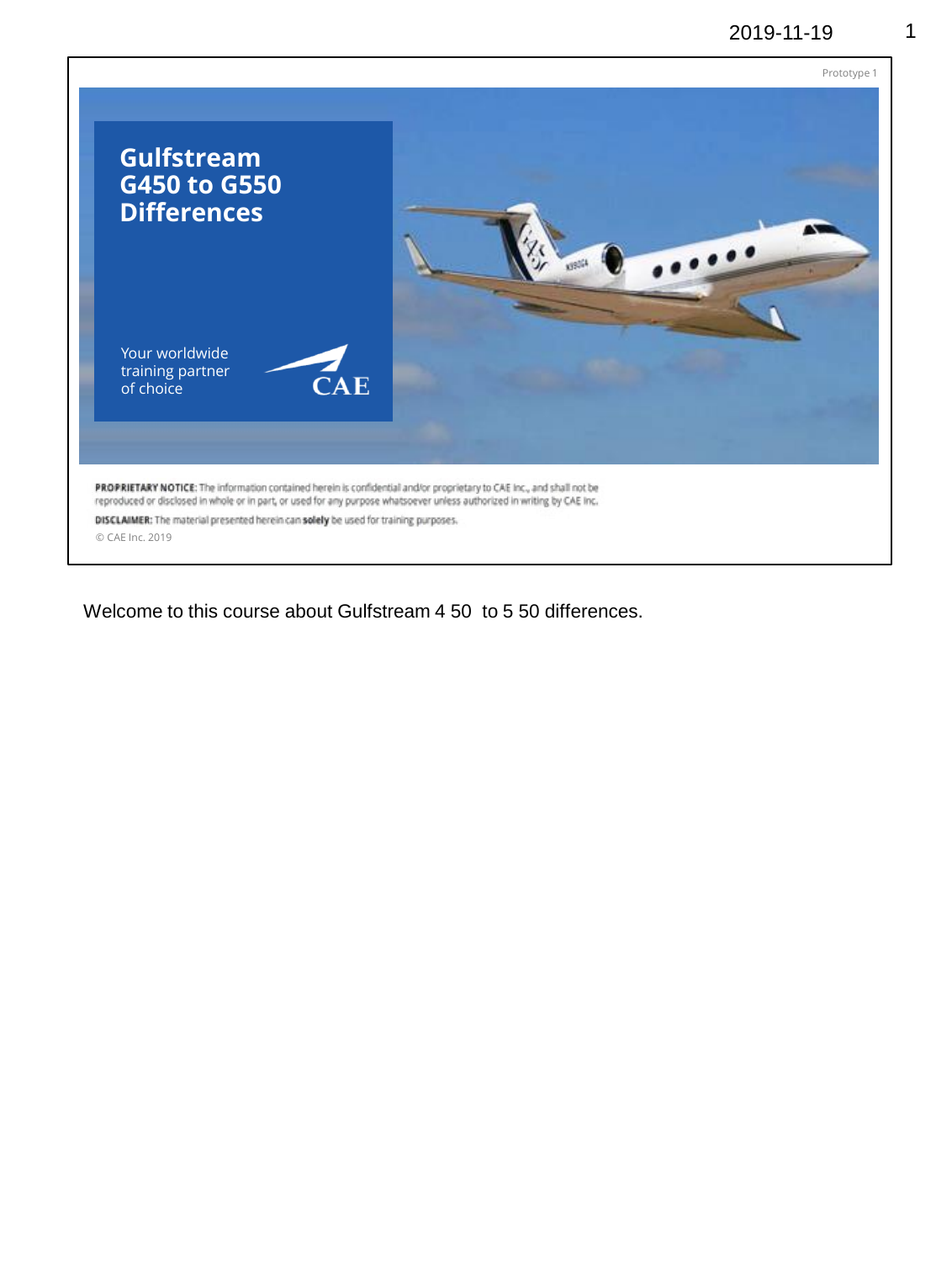2019-11-19 2



To take this course, you should already be certified to operate the G5 50, and want to learn how the G4 50 operates differently.

Confirm you are ready to begin, by selecting each requirement, and then selecting Submit.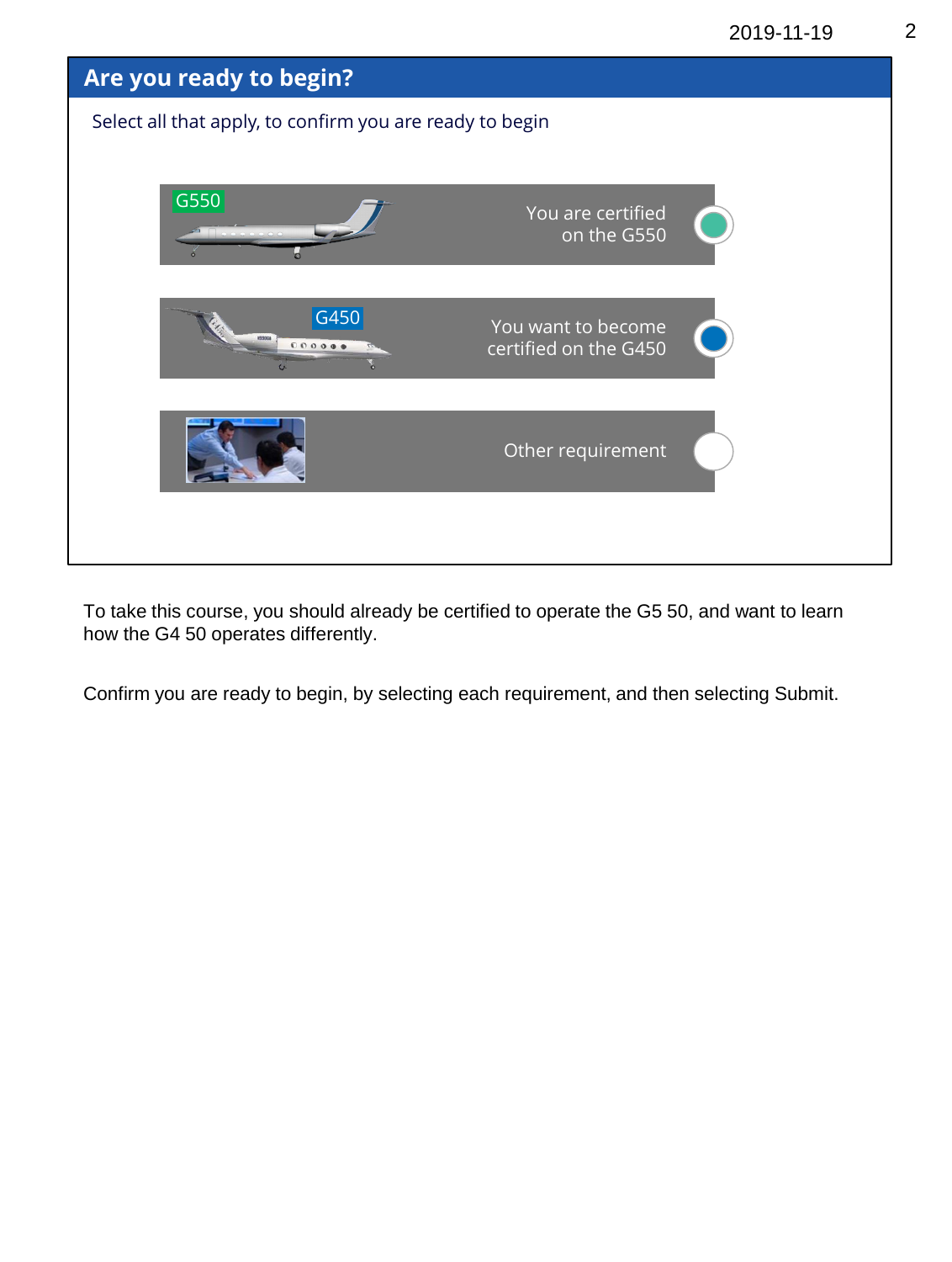



Correct understanding of G4 50 specifications and differences is essential, for correct operation of the aircraft, and the safety and comfort of passengers and crew.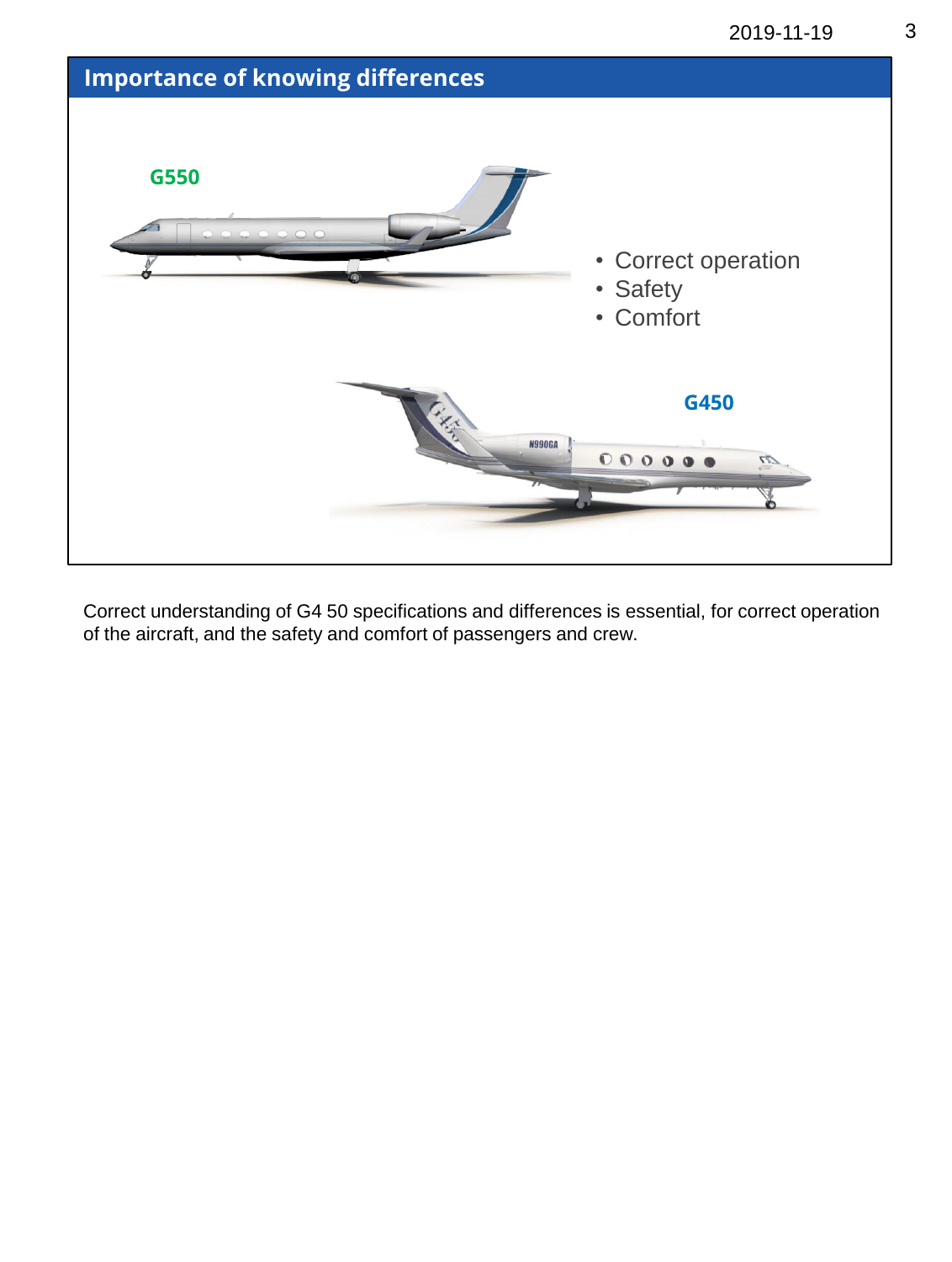

The course is organised under these ten topics:

Aircraft General.

Avionics.

APU.

Electrical.

Fuel.

Powerplant.

Hydraulics.

Flight Controls.

Pneumatics.

And Ice and Rain Protection.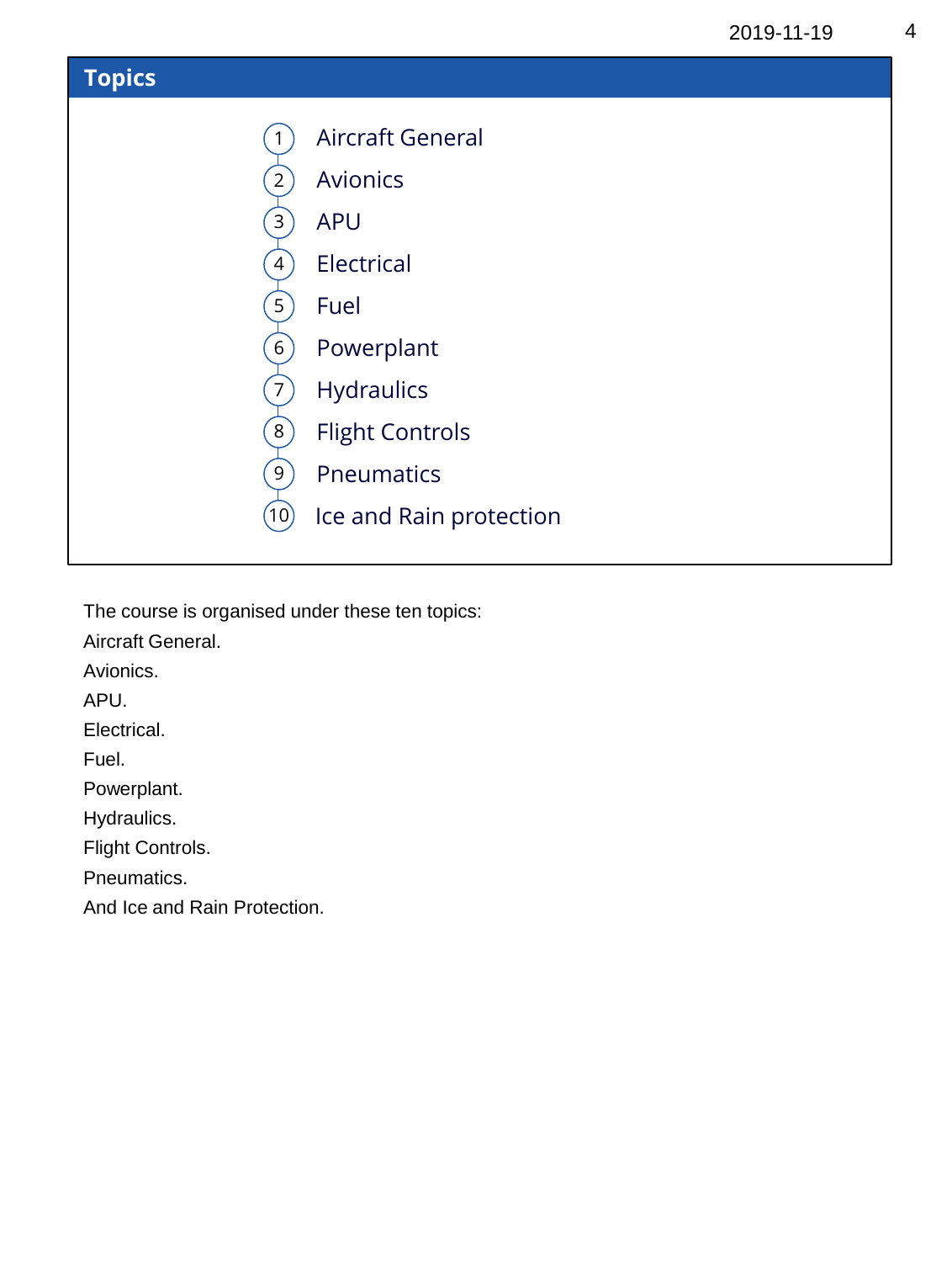

Let's get started!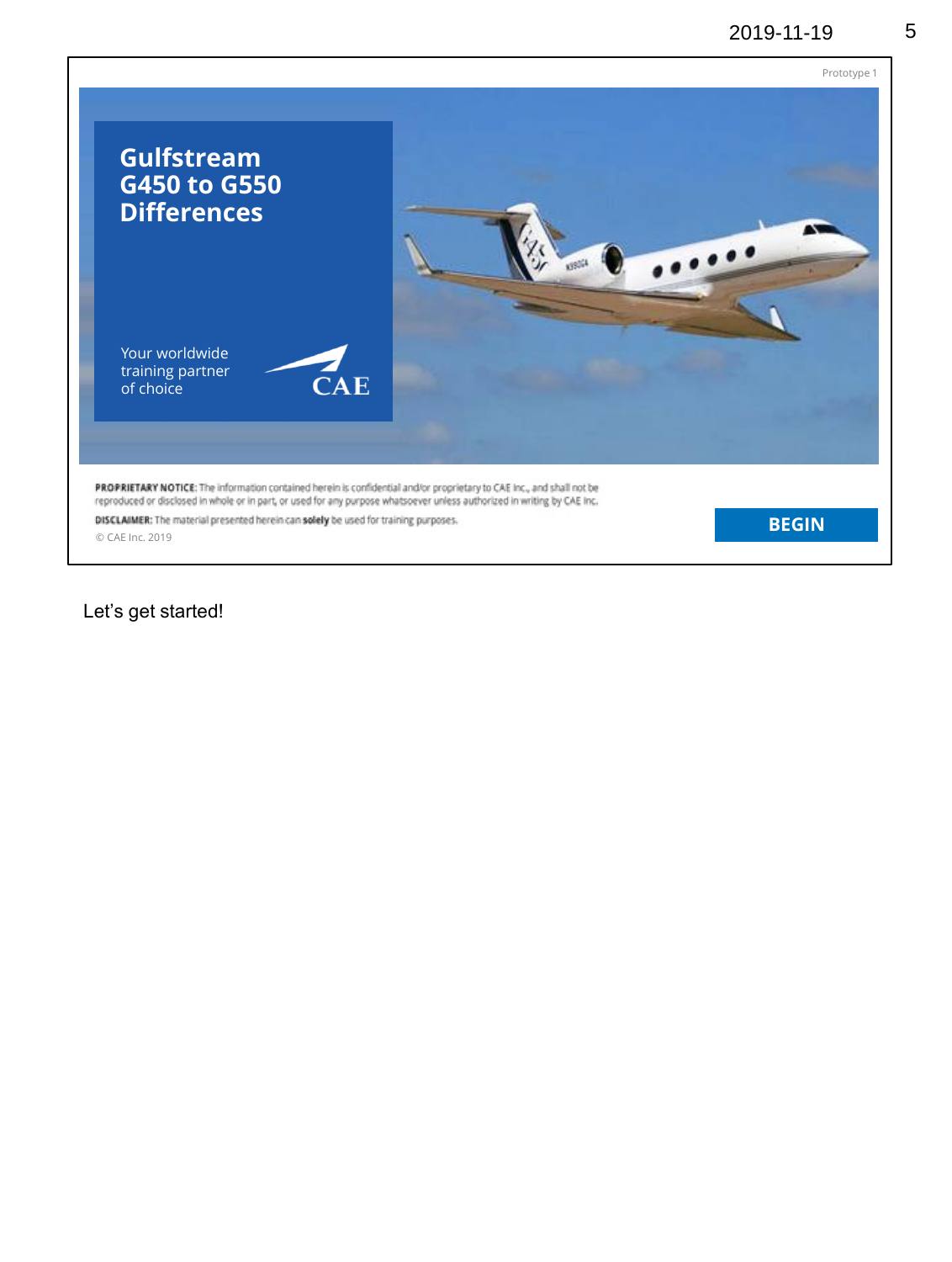

Topic 1 is Aircraft General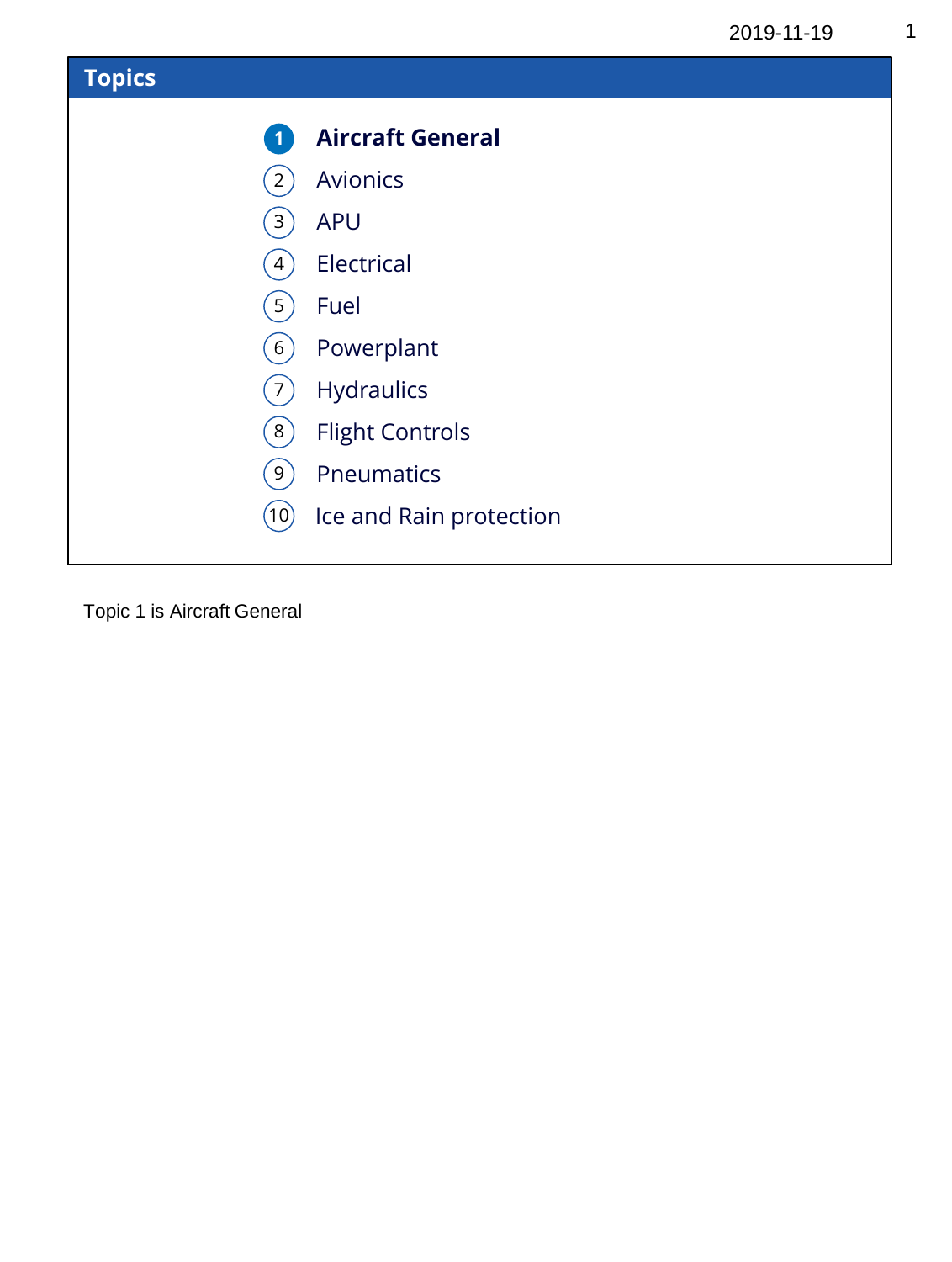#### **G550 to G450 Visual Differences**



• 7 windows

#### **G550 G450**



- 6 windows
- Main door further forward

The primary visual difference in the G450 is that it has 6 windows, instead of 7 on the G550. And its main door is further forward.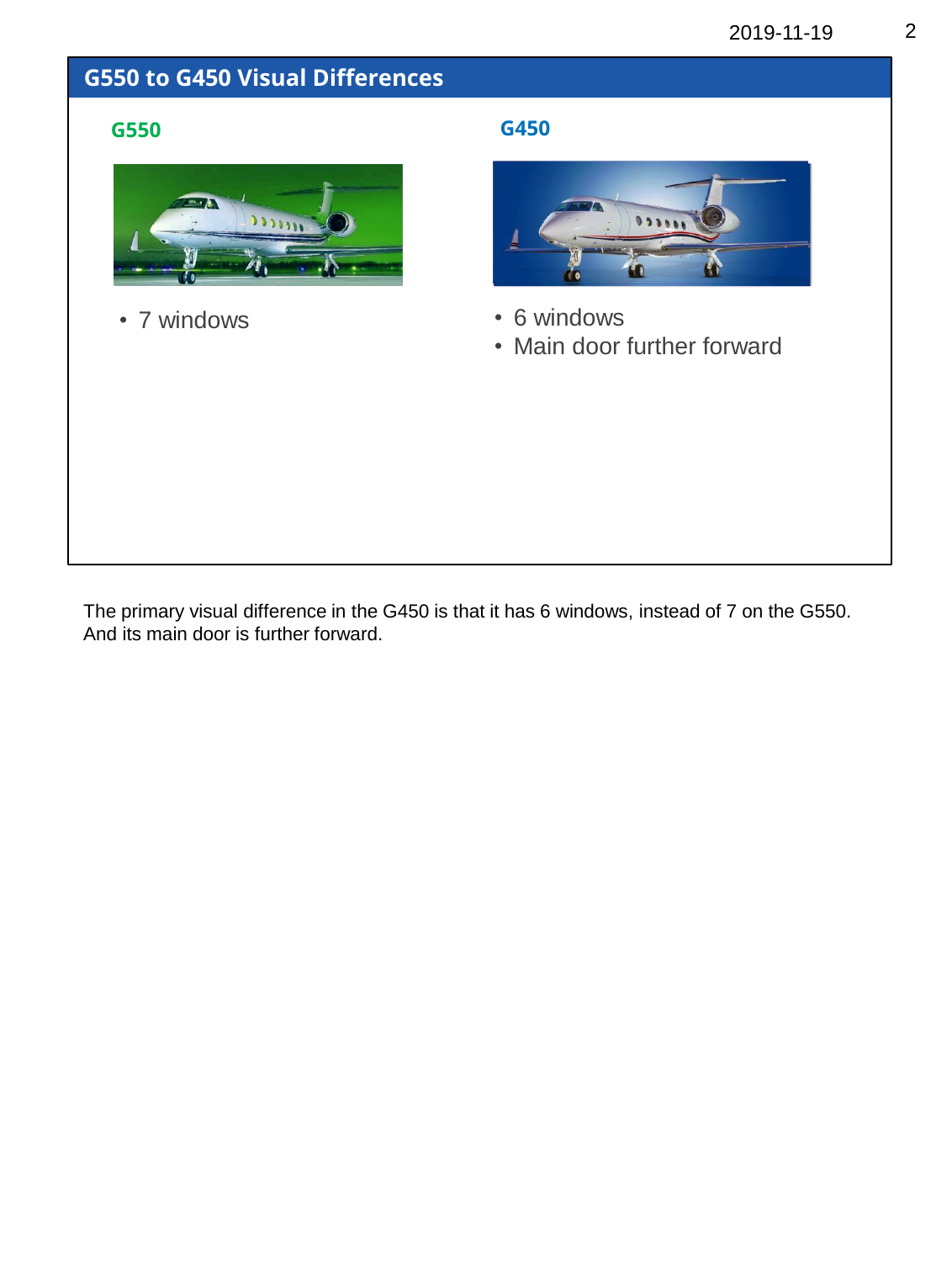

The G450 is about 10% shorter. Though the heights are similar. And the G450 has about 8% shorter wing and tail span.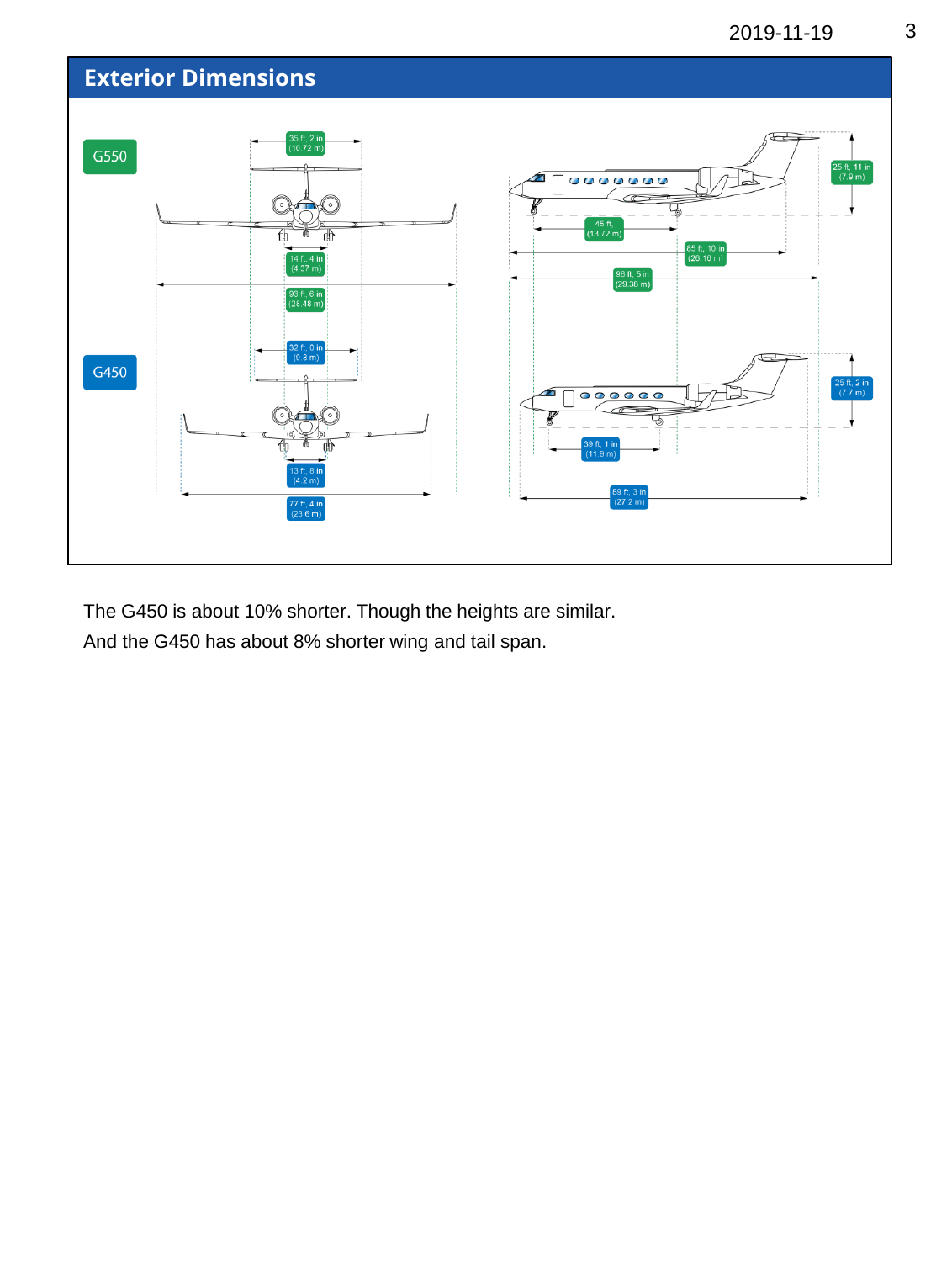

On the ground, that means the G450 can make 180 degree turn in a shorter, narrower taxi-way …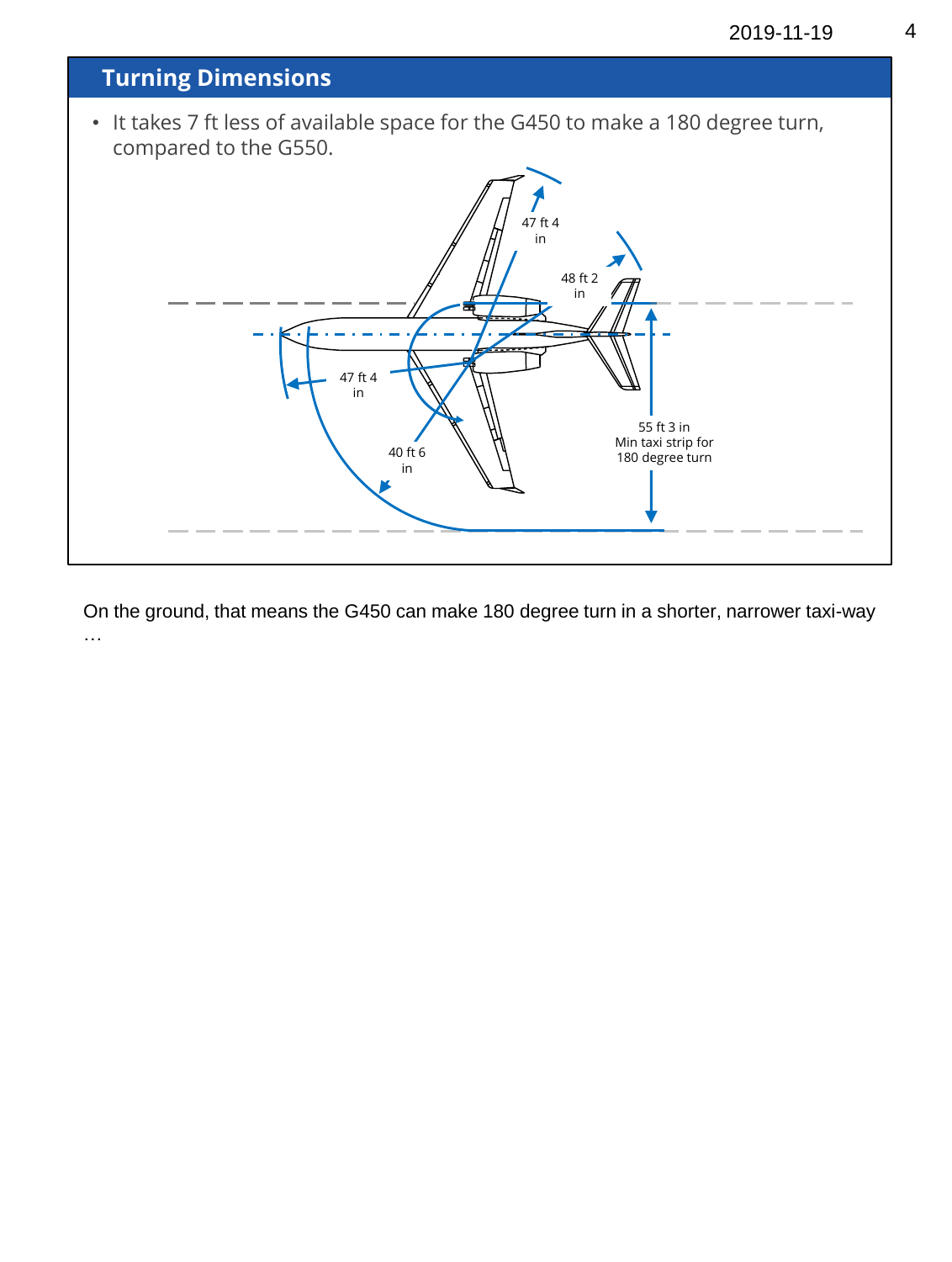#### **Fuel**

• The G450 has a lower fuel capacity.

|                          | <b>Wing Tanks</b>     | <b>Total</b>          |
|--------------------------|-----------------------|-----------------------|
| G550                     | 20,650 lb / 3,059 gal | 41,300 lb / 6,118 gal |
| G450<br>119062<br>000000 | 14,750 lb / 2,185 gal | 29,500 lb / 4,370 gal |

The 2000 nautical mile difference in range, can be explained largely by the fuel capacity. The G5 50 holds 11,800 lbs more fuel than the G4 50. It is possible to add additional fuel only if the total weight and CG are within the aircraft's maximum limits.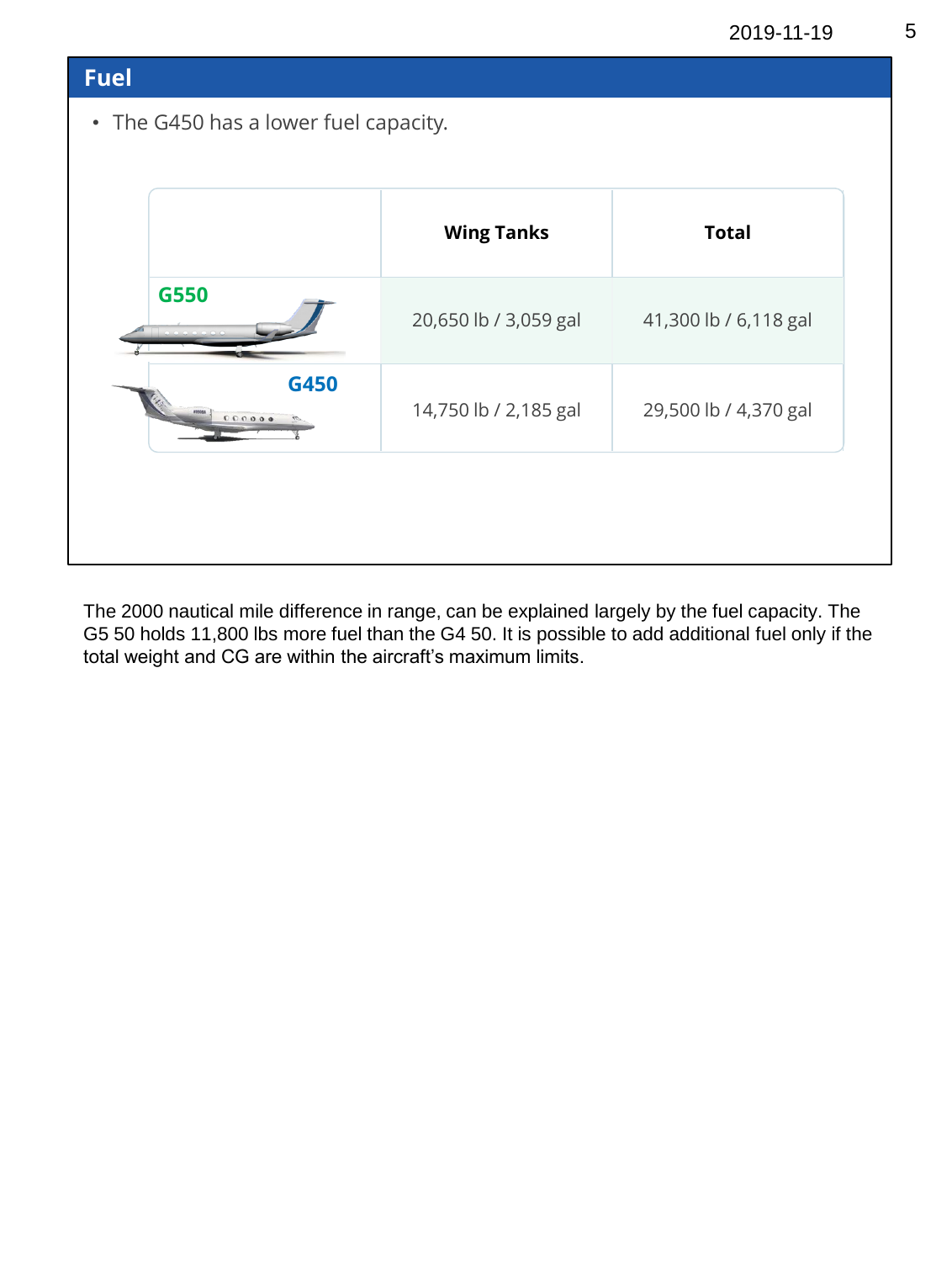|        |      | <b>Zero Fuel</b> | Ramp      | <b>Takeoff</b> | Landing   |
|--------|------|------------------|-----------|----------------|-----------|
|        |      | Weight           | Weight    | Weight         | Weight    |
| G550   |      | 54,500 lb        | 91,400 lb | 91,000 lb      | 75,300 lb |
| 000000 | G450 | 49,000 lb        | 74,300 lb | 73,900 lb      | 66,000 lb |

The difference in the fuel storage capacity automatically impacts the weight of the two aircraft. The decreased fuel capacity of the G4 50 means it weighs less than the G5 50 overall.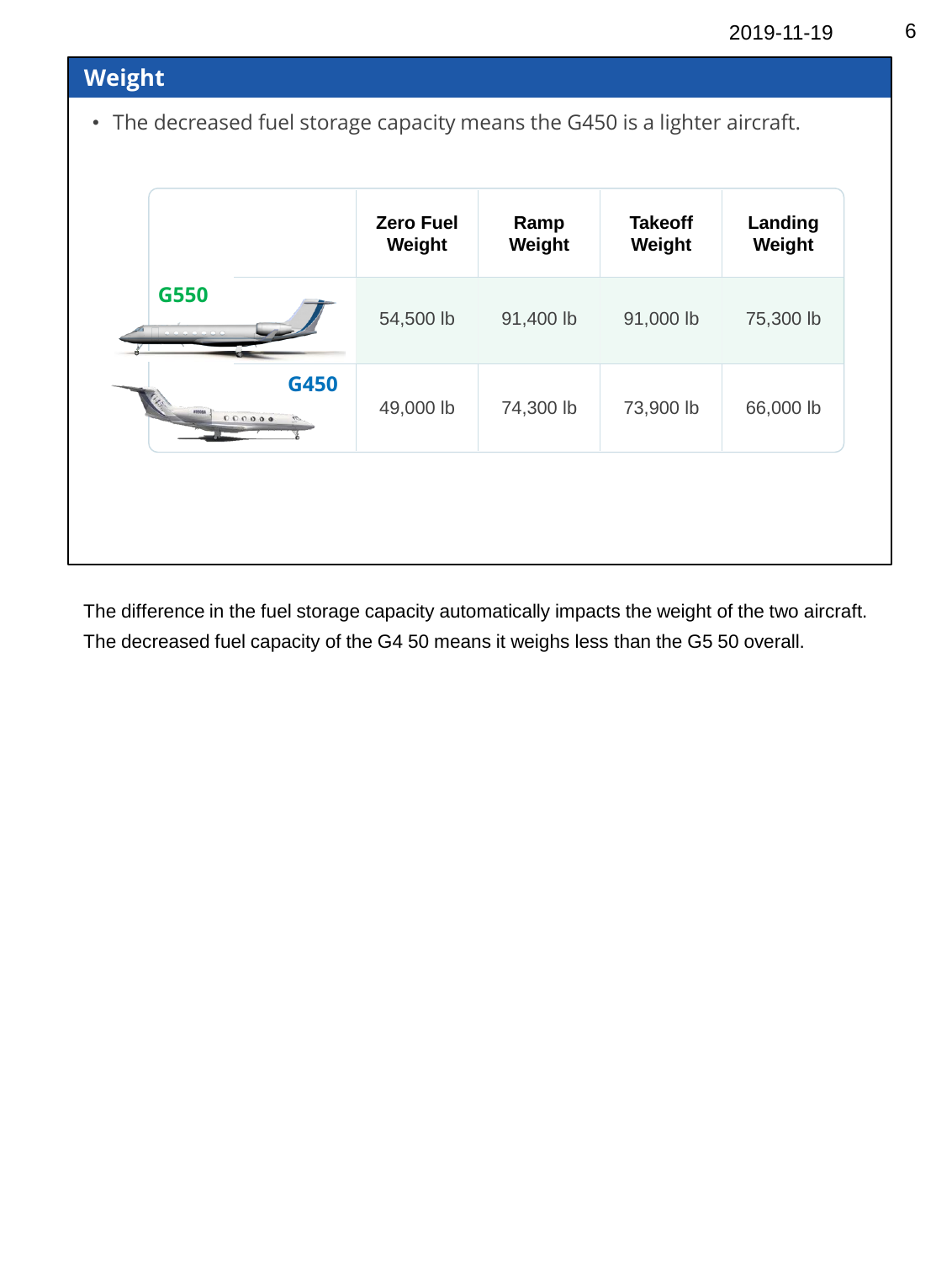## **More content**

• Coming soon …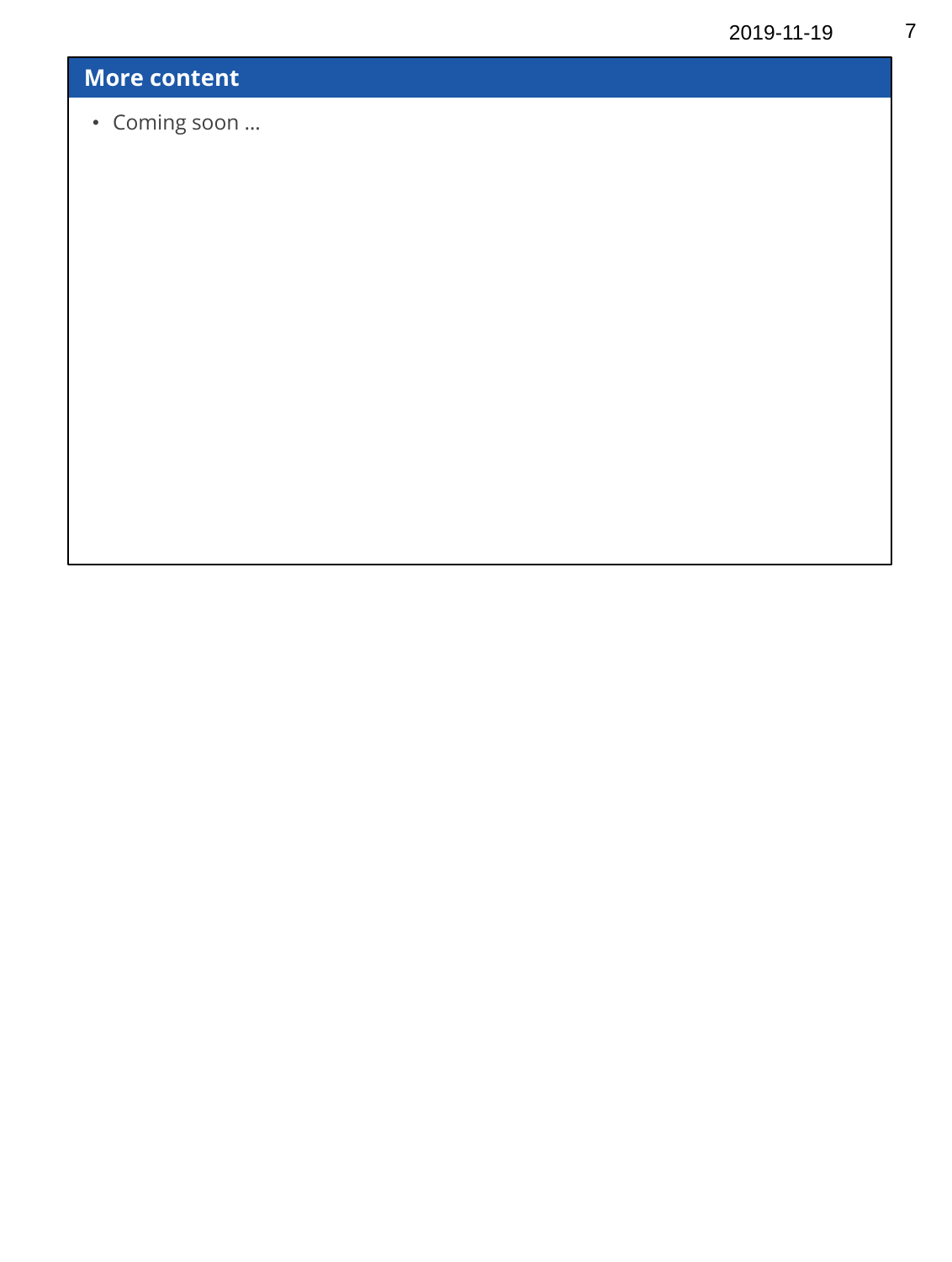**Knowledge Check**

• Select the correct answer.

## The total fuel the G450 can carry is:



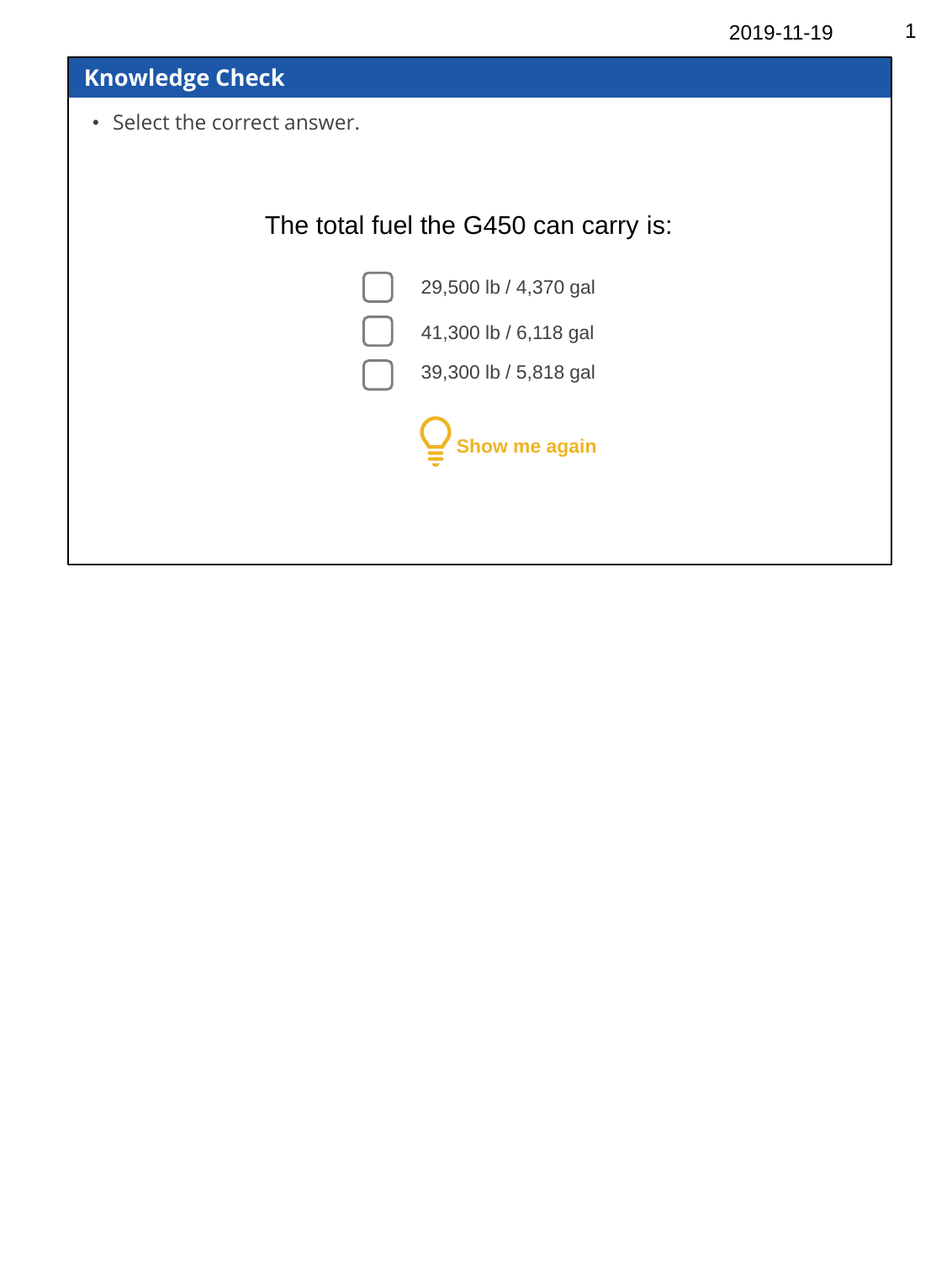# **Knowledge Check** • Select the correct answer. The maximum Ramp Weight of the G450 is 91,400 lb. True False **Show me again**